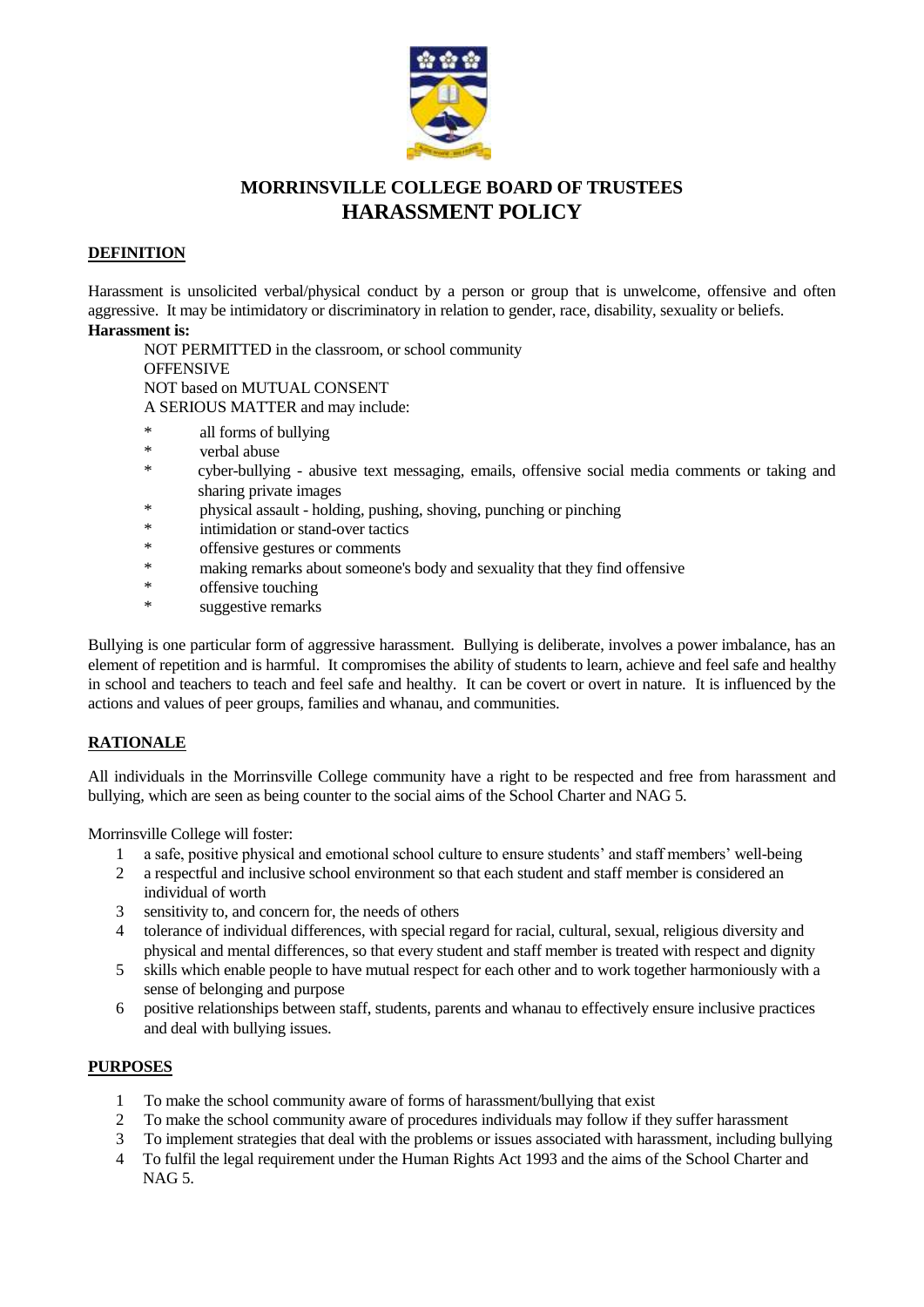# **GUIDELINES**

- 1 The school's perception of harassment is defined and communicated to the school community
- 2 The procedures that should be followed when harassment occurs are outlined and publicised
- 3 School-wide Positive Behaviour For Learning interventions establish positive social values that are important to the school community
- 4 School support services and appropriate external agencies are involved wherever appropriate.

#### **PROCEDURES**

- 1 Morrinsville College will be part of the Ministry's School-wide Positive Behaviour For Learning initiative and develop procedures and practices for encouraging positive behaviour in all school settings and discouraging negative behaviour, including all forms of harassment and bullying
- 2 Teachers will set clear and explicit standards in their classroom and address all forms of bullying. They will recognise that some students may be more vulnerable to bullying, for instance those with special needs, those who are physically vulnerable and those who are challenged due to poor social skills. When these students are identified, individualised approaches to preventing and responding to bullying behaviour may be included in individual education plans
- 3 Teachers will endeavour, in the first instance at least, to use a restorative approach to solving minor harassment/bullying issues.
- 4 Teachers will understand that digital technology can be a medium for all kinds of cyber-bullying through using emails, cell-phones, chat-rooms, social networking sites and instant messaging. They will be responsible for doing all that they can to ensure that students understand the concept of digital citizenship, including honesty and integrity and ethical behaviour in their use of ICT
- 5 The school will ensure that all students and parents are given a copy of the ICT Acceptable User Policy For Students and that students clearly understand the requirements of this policy
- 6 The school will promote good teaching practice which includes teaching the Key Competencies. Of particular importance to the prevention of harassment and bullying will be developing *managing self* (so that students are self-motivated, show a can-do attitude and see themselves as capable learners), *relating to others* (so that students interact effectively with a diverse range of people in a variety of contexts), and *participating and contributing* (so that students are actively involved in their community and hold good community values)
- 7 Through the Health Learning Area, and the My Friends Youth Project in particular, teachers will inform students about harassment and bullying, how to deal with these issues and the importance of making our school a respectful and inclusive environment
- 8 The Principal will present anti-bullying and anti-harassment messages at some assemblies and in an early newsletter each year and make clear the school's Harassment Policy and the implications for students and staff members who contravene this policy
- 9 Teachers will inform students of appropriate ways of dealing with and reporting incidents, and of appropriate support people
- 10 Teachers will actively promote a culture of confidential 'safe telling', so that harassment/bullying behaviour is reported by victims or witnesses
- 11 In order to achieve the above, Staff will participate in at least one training session facilitated by the Guidance Counsellor at a full Staff meeting every two years
- 12 The main contact people in the school are the Guidance Counsellors, Form Teachers, Learning Coaches, Deans, Senior Leaders and Peer Mediators. They will accept that harassment/bullying exists, that it is a serious issue to be dealt with, provide opportunities for students to learn new ways to manage social behaviours and ensure that support and strategies are put in place for both the victims and initiators of harassment/bullying (in the latter case to change the behaviour of the bullying student)
- 13 Peer mediators will be selected by the Guidance Counsellors (and students if appropriate) and will reflect the diversity of groups within the school. They will receive training and ongoing support from the counsellors and will possess good interpersonal skills, especially the capability of good listening and of respect for confidentiality. The names of all peer mediators will be advertised to students. Complainants may take problems to any one of the contact persons
- 14 Peer mediators initially do not attempt to mediate between the two parties, but listen and explain the possible courses of action the complainant might take. This could include supporting the complainant in:
	- (i) Telling the person complained about that their behaviour is offensive and asking them to stop
	- (ii) Writing to that person as above
	- (iii) Talking to their friends for support, for ideas and/or to go with them when they make a complaint to a contact person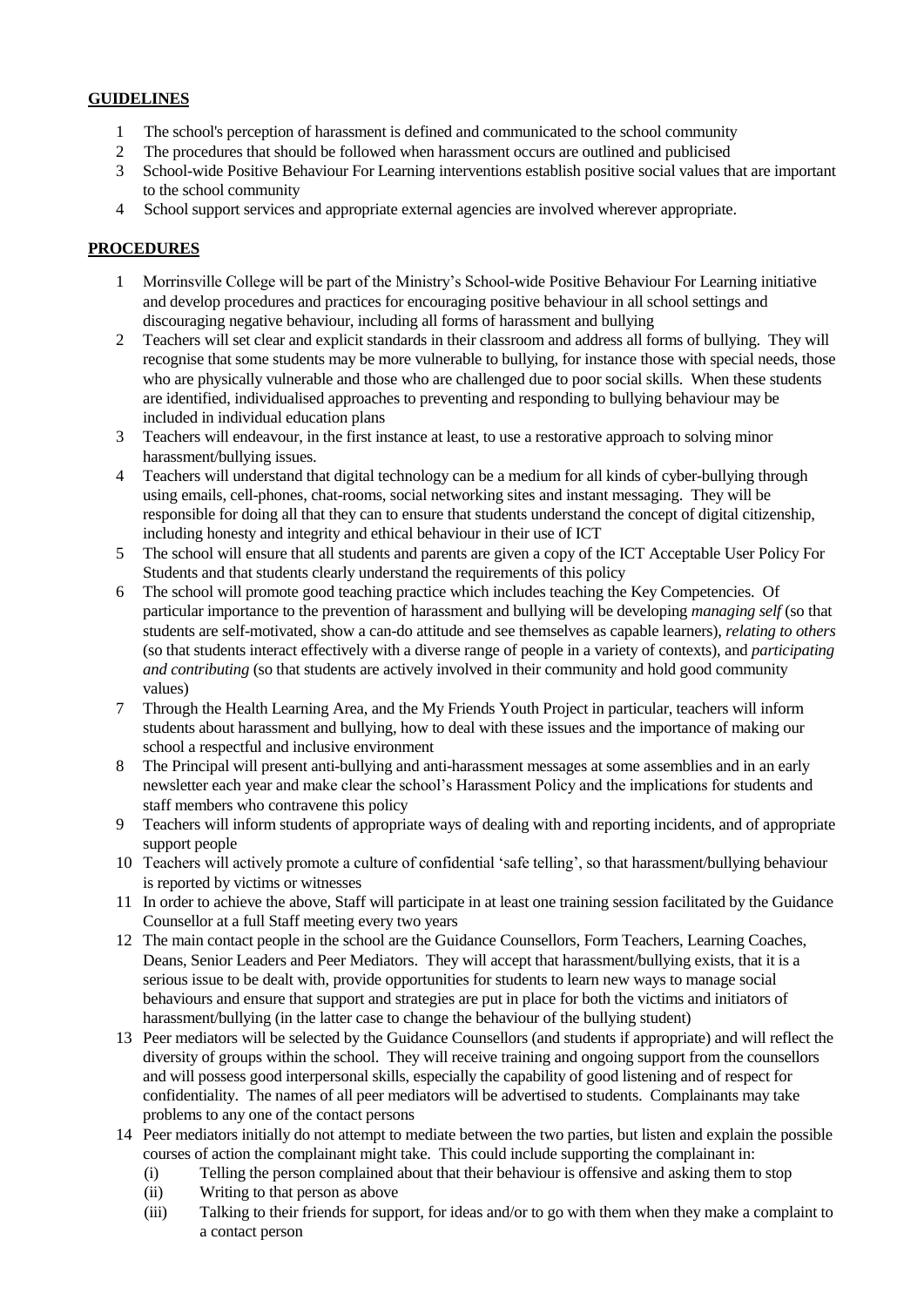- (iv) Speaking to the person in the company of a supportive friend or senior student
- (v) Writing to the person advising that a formal complaint may be made if the behaviour does not stop
- (vi) Keeping a diary of events, including dates, what happened and witnesses
- (vii) Referring the matter to a peer mediation process if appropriate
- (viii) Referral to a special facilitator such as a Dean, Counsellor, Deputy Principal, Principal, or person outside the school with expertise such as someone from the Rape & Sexual Abuse Healing Centre, Human Rights Commission, a PPTA representative, Police, or Morrinsville Community House.
- 15 In the case of serious misconduct, with the permission of the complainant, the peer mediator should refer the matter to the Guidance Counsellor, the Principal or Chairperson of the Board of Trustees.
- 16 If the matter is not resolved by 14 (i) (ii) (iii) (iv) or (v) it is referred to a special facilitator for mediation. The role of the facilitator is to discuss the complaint with the individuals concerned, and as necessary with other relevant people, with the aim of resolving the problem and ensuring that it does not recur. Alternatively, a restorative conference may be undertaken with all affected parties, in an attempt to reach a resolution. If resolution is not achieved the facilitator will refer the matter further in accordance with the complainant's wishes.
- 17 If the situation cannot be resolved by the facilitator or the complaint is very serious, the complainant may wish to do one of the following:
	- (i) take the complaint to the Principal
	- (ii) take the complaint to the Human Rights Commission.
- 18 Serious issues of harassment/bullying will result in defined serious consequences through the deputy principals and Principal
- 19 The Board will deal strongly with students and staff members referred to them by the Principal for serious or repeated harassment/bullying. This may include further referral to the local Police for follow-up action
- 20 In the case of the complainant being a staff member, as well as 17 (i) and (ii) s/he may invoke the personal grievance procedure of the Employment Contracts Act 1991.
- 21 The following principles shall apply in all proceedings relating to sexual harassment:
	- a) Confidentiality must be maintained by all people involved in a complaint
	- b) No person is to exert pressure on any person making a complaint to withdraw it or continue with proceedings if the complainant wishes to withdraw the complaint
	- c) Records must be kept from the stage of mediation of all discussions, interviews and meetings, and be read and signed by the people involved. They should be stored securely by the mediator until there is a resolution. With the permission of the complainant the Principal should be kept informed.